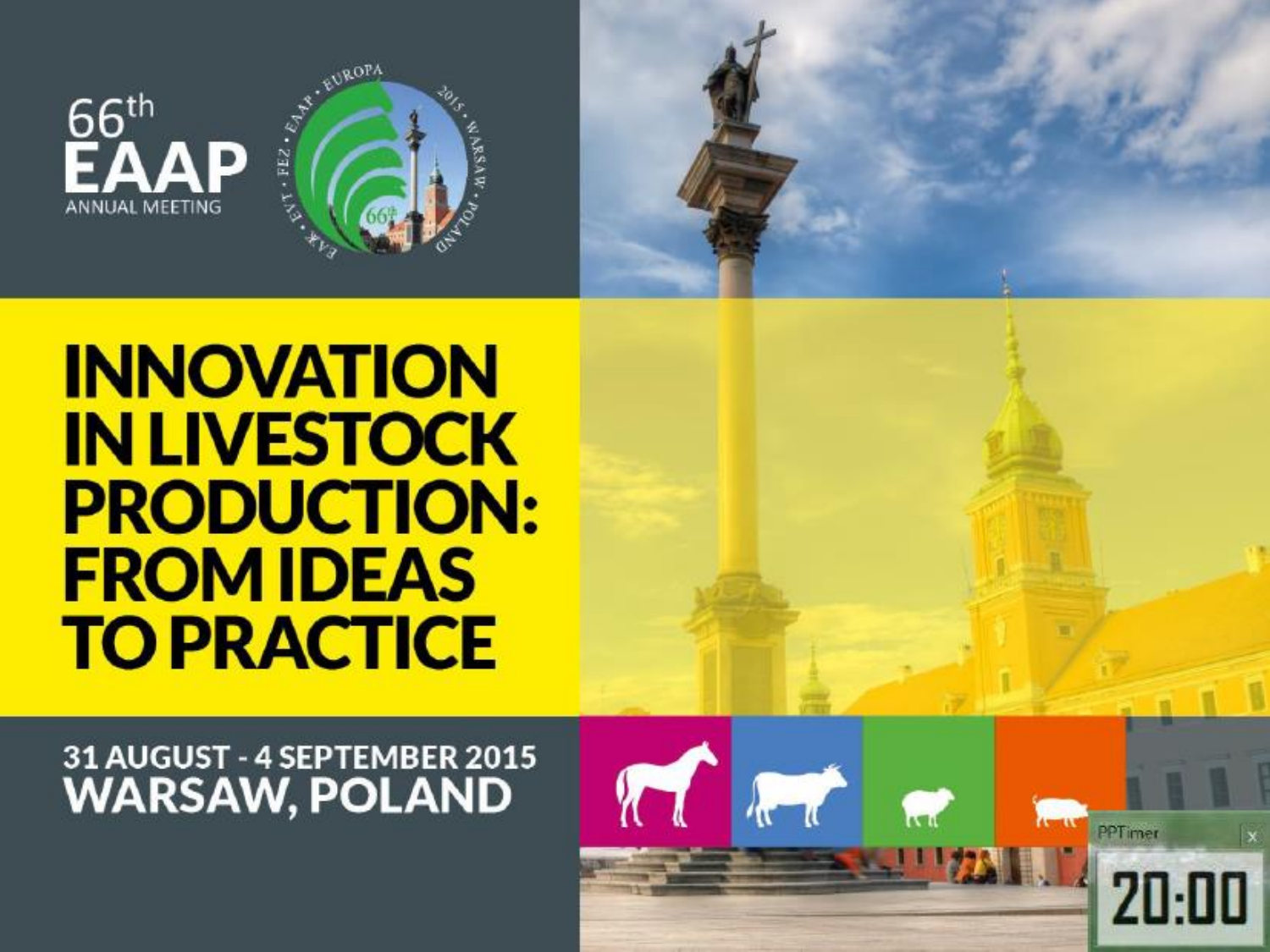Milking production, milking frequency and rumination time of grazing dairy cows milked by a mobile AMS

# F. Lessire, JL Hornick, J Minet and I Dufrasne





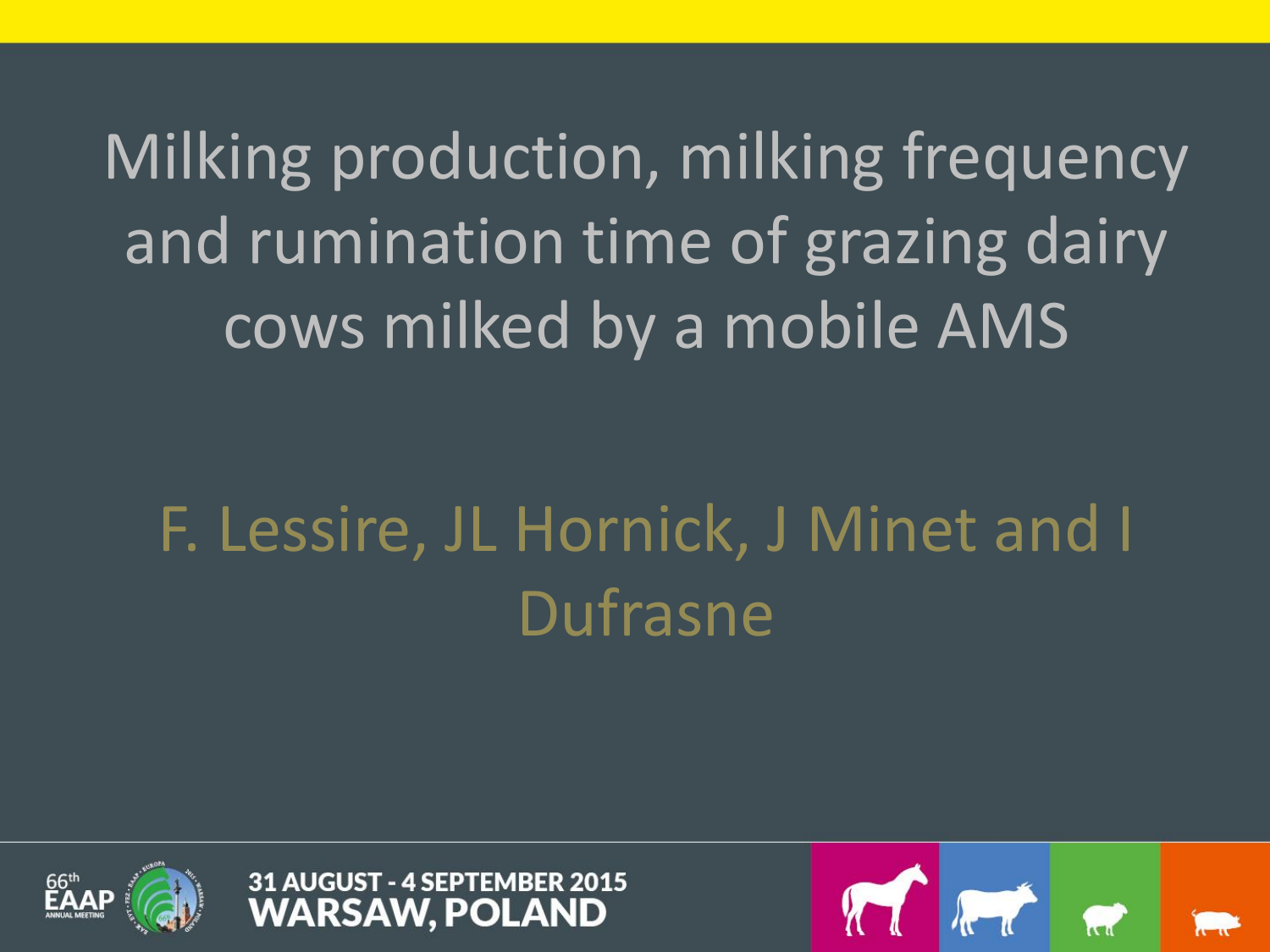## Introduction

• AMS spread worldwide => new challenges to improve their profitability

- Combining AMS and grazing : possible? **Yes**  • but needs to warrant good traffic of cows to
- the robot





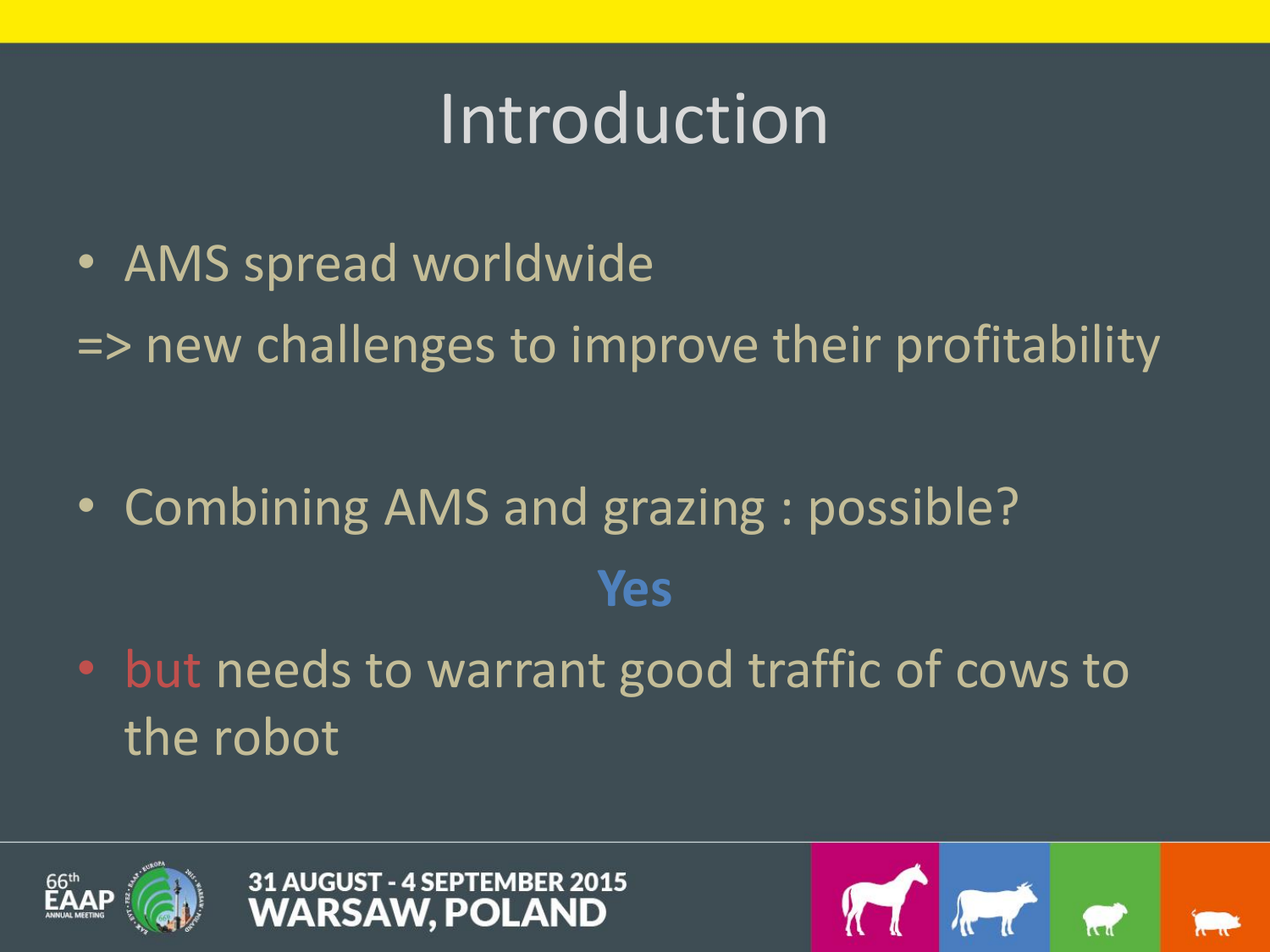Parameters influencing the traffic of grazing cows to the robot?

#### **A) Parameters linked to the cows:**

- Hierarchy
- Gregarious behaviour
- « Personnality »



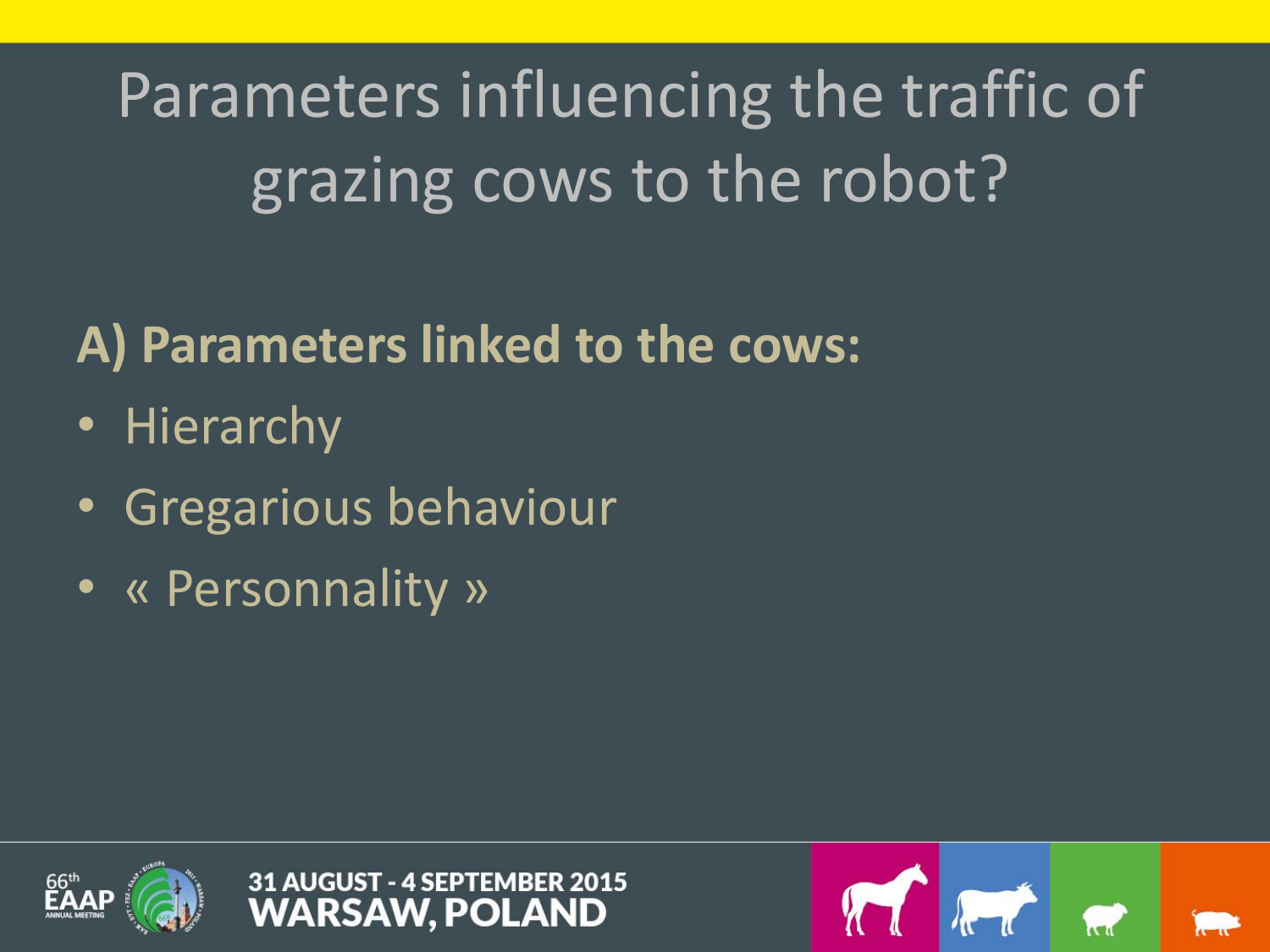Parameters influencing the traffic of grazing cows to the robot?

- **B) Parameters controlable by the farmer**
- General herd management (calving, number of cows, etc)
- Grazing management
- Concentrate allocation
- Water allocation
- Quality of paths (smooth, mud,…)
- Herd's health (mammitis, lameness)



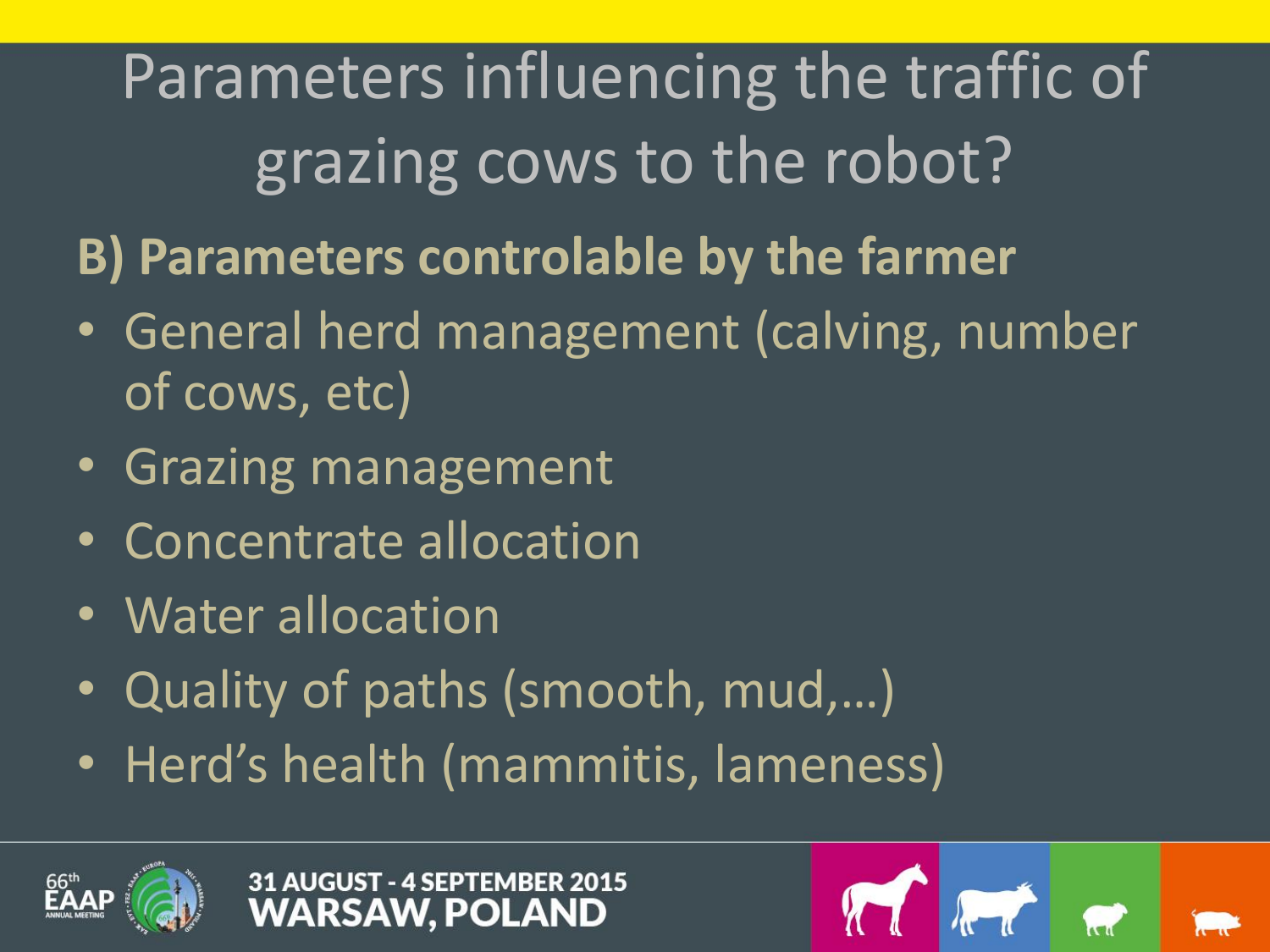Parameters influencing the traffic of grazing cows to the robot?

- **C) Uncontrolable parameters**
- Weather conditions
- Soil conditions
- Day/night rythm
- Distance to the robot



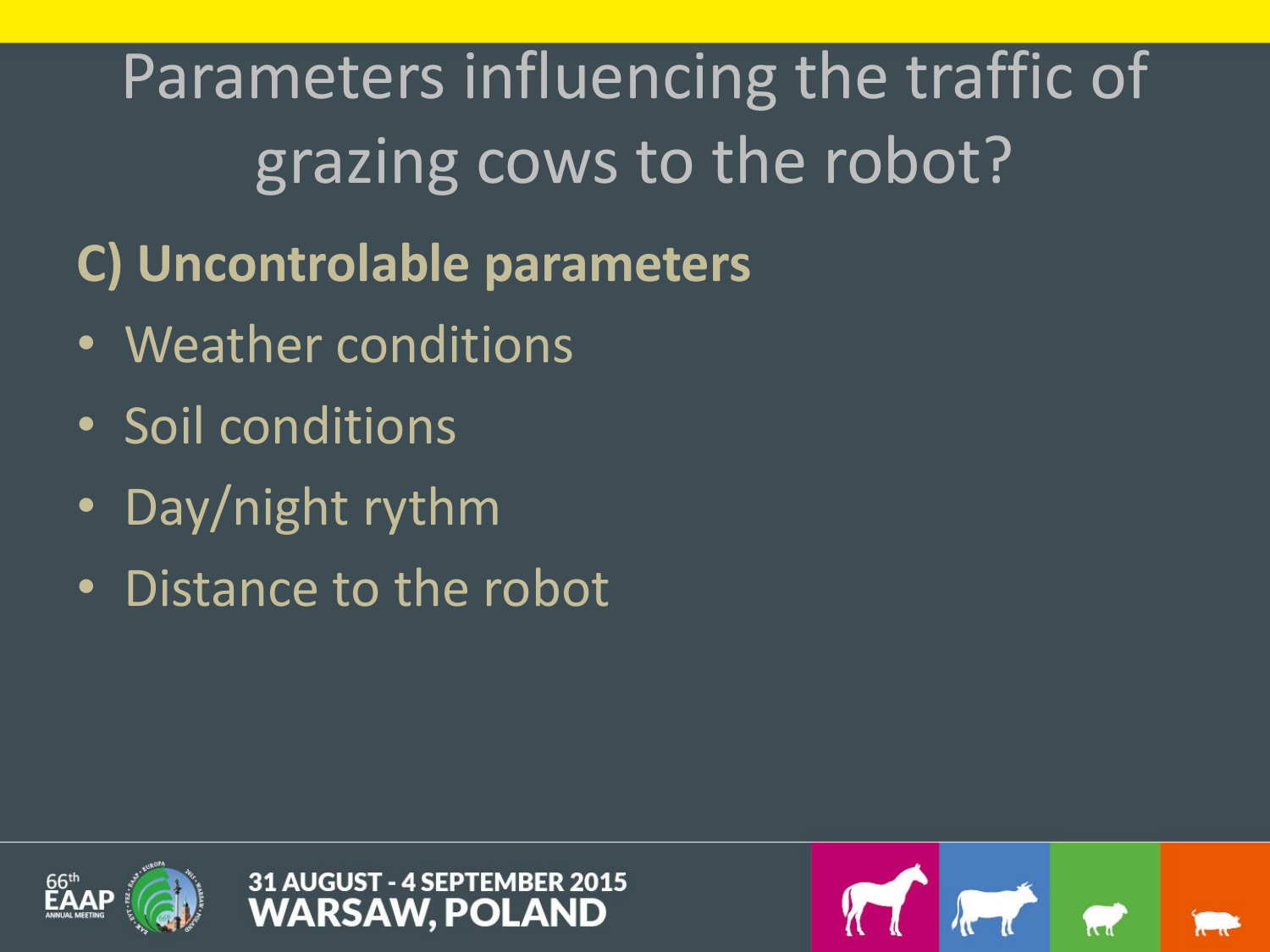## Weather conditions

- The average temperature has increased by ~1°C over the past hundred years (IPPC, 2013)
- Heat stress periods are likely to be more numerous in temperate areas
- How will heat stress influence cows' traffic to the robot? => Aim of this study



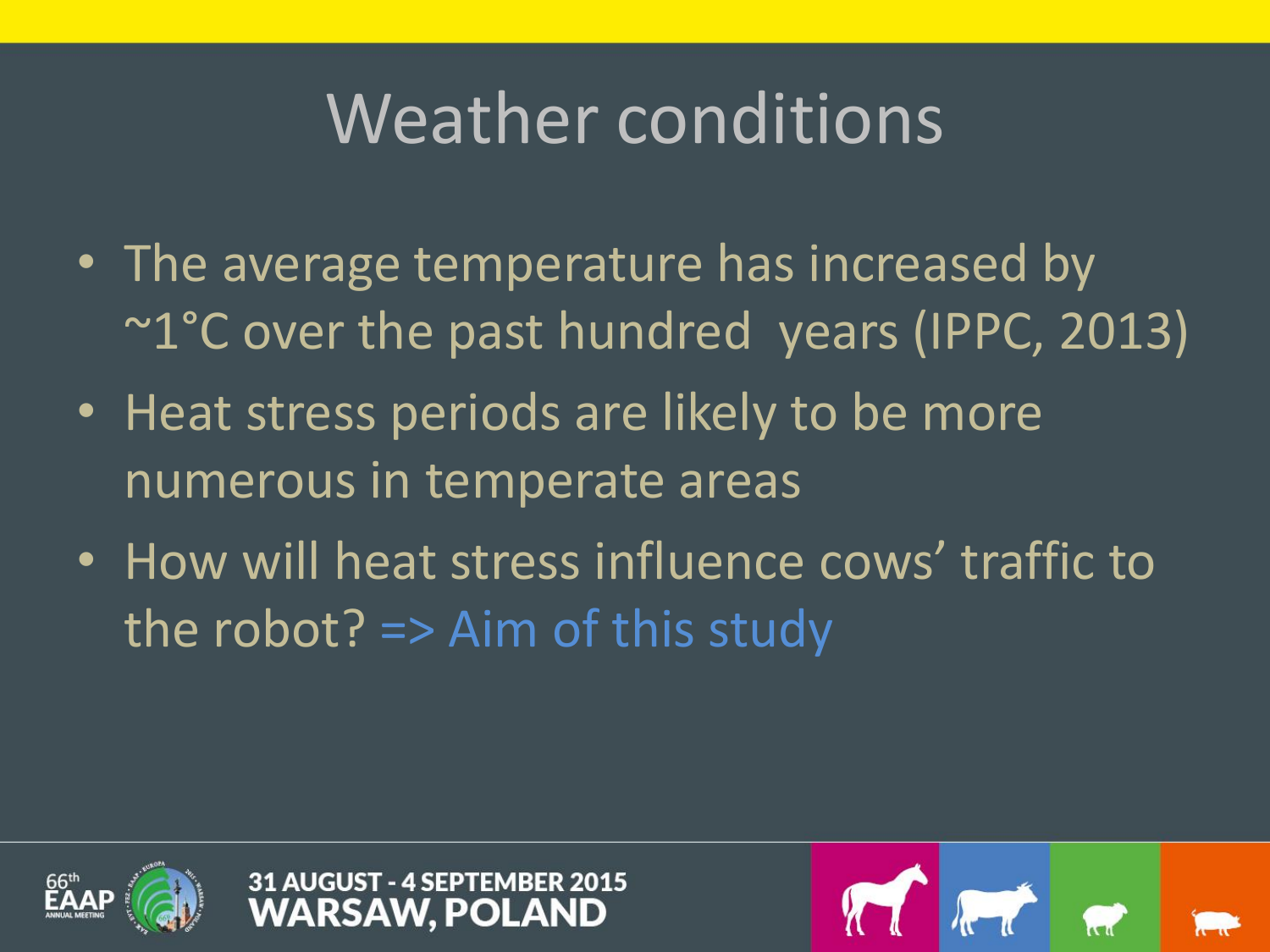## Material and Methods

- Experimental farm of Sart Timan (Liège Belgium)
- Herd: 45 Prim'Holstein dairy cows
- Milked on pasture by a mobile AMS (Lely A3® )









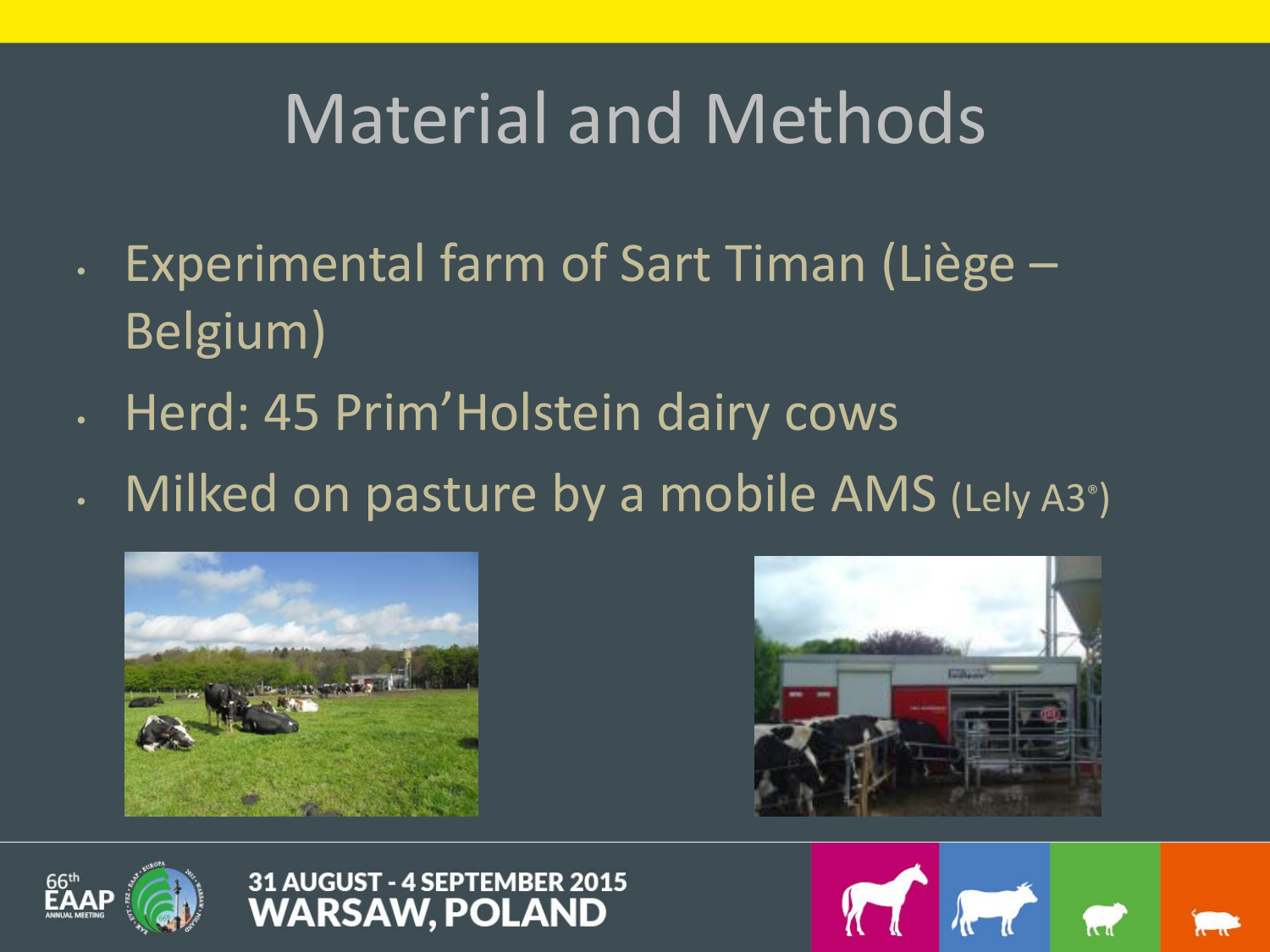#### Description of the grazing system







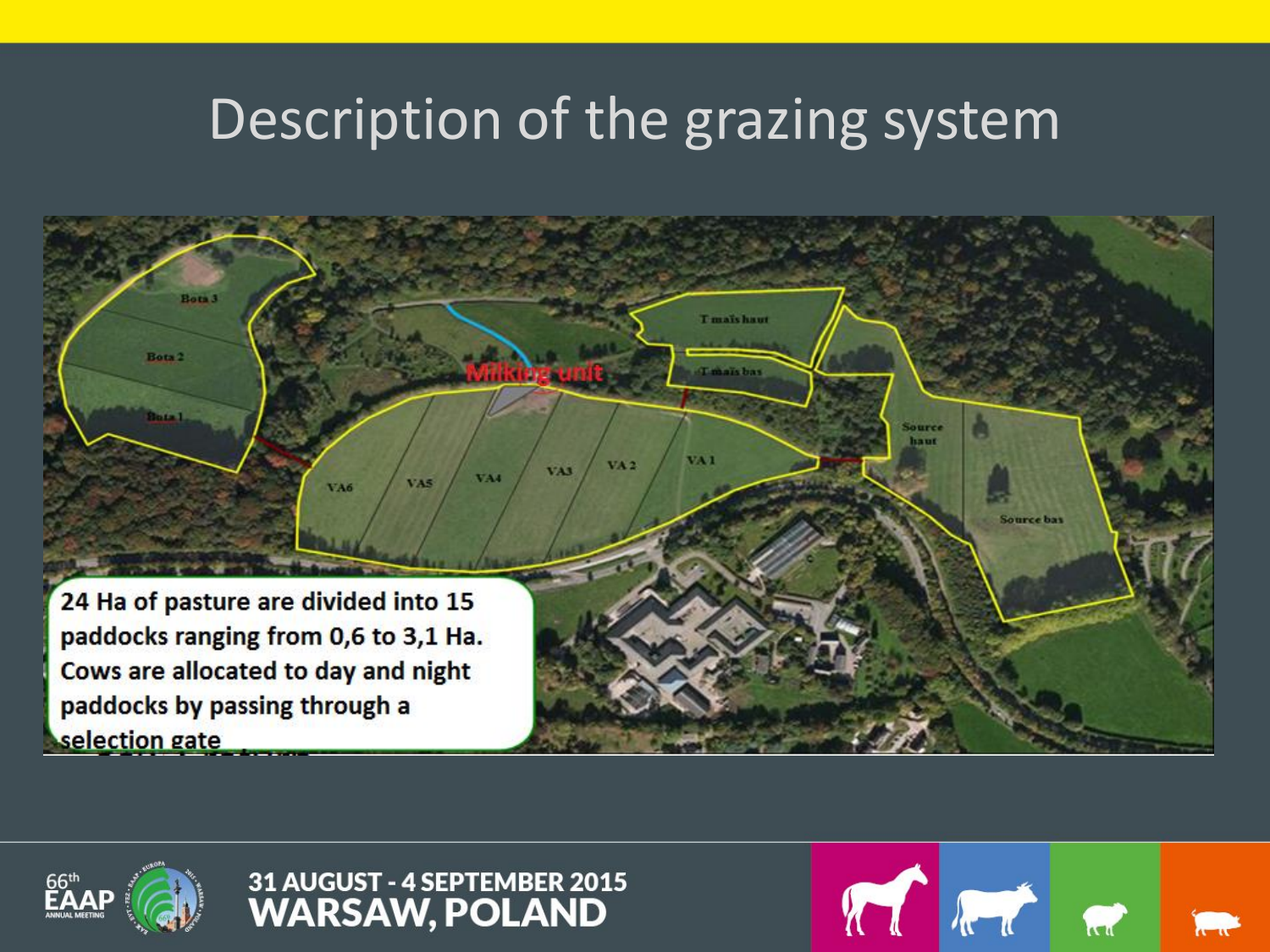#### Description of the grazing system

#### Grazing management

- Grass height and cover evaluation
- Day and night allocation
- Strip-grazing
- Grass sampling => nutritional value Water availability:
- in pastures: depending on pastures
- Big pond near the robot (700 L)











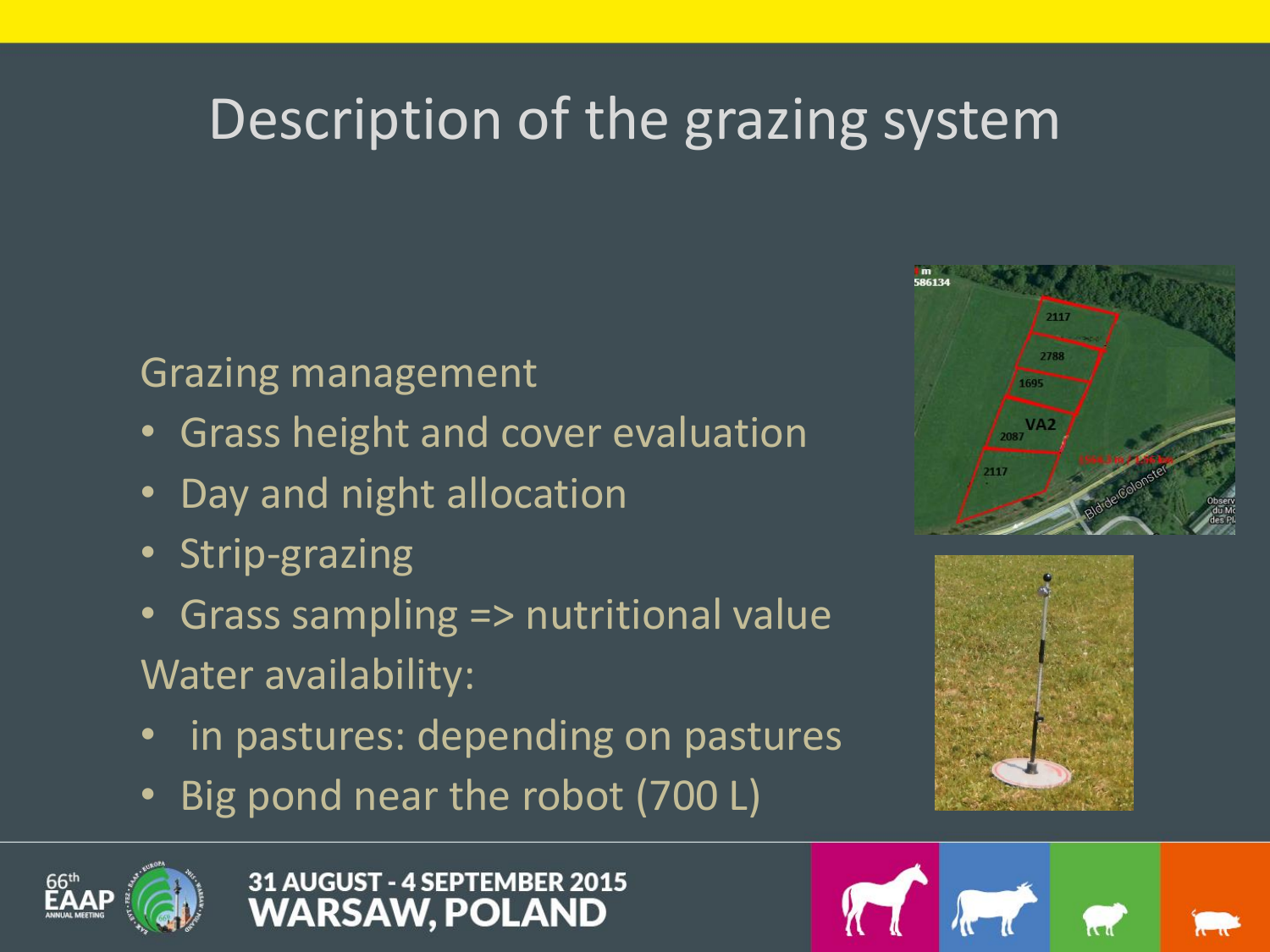#### Determination of Heat stress periods

- Temperature humidity indexes (THI) were calculated according to Ingraham et al (1979)
- THI =  $(1.8 \times AT + 32) (0.55 0.55 \times RH) \times [(1.8 \times AT + 32) 58]$ AT: ambiant T°C- RH: relative humidity (%)
	- Heat stress periods were defined by THI >72
	- 2 periods of heat stress were identified in July (J) and in August (A)
	- Each heat stress period compared with a "normal period"(N).



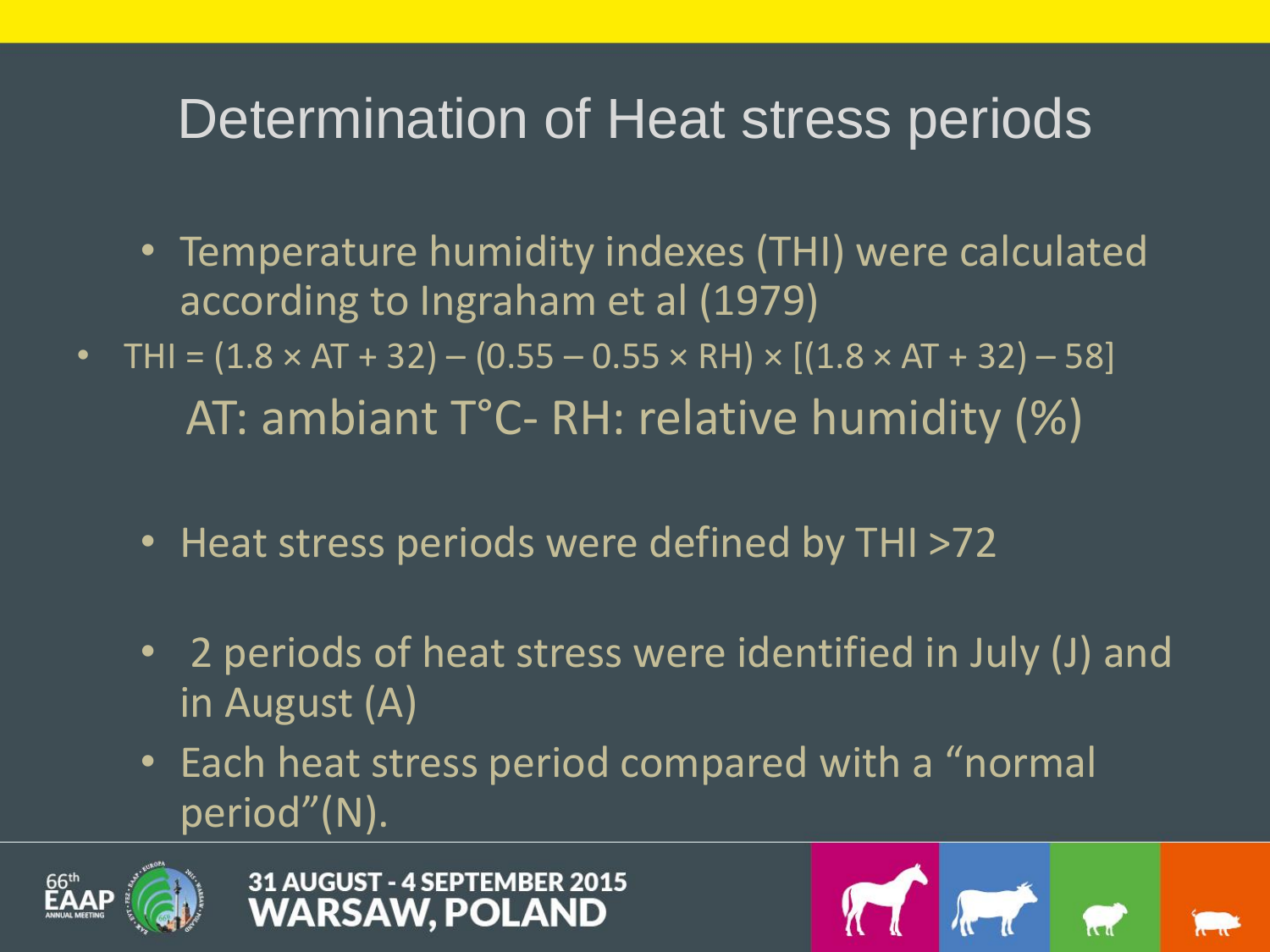#### **Results** Experimental design

|               |           | <b>Nb</b>   | <b>DIM</b>   | LN.                                  | distance | <b>THI</b>     |
|---------------|-----------|-------------|--------------|--------------------------------------|----------|----------------|
|               |           | <b>COWS</b> |              |                                      |          |                |
| July          | <b>HS</b> | $33 \pm 0$  | $183 \pm 85$ | $2.46 \pm 1.68$ 700 ± 0              |          | $78.4 \pm 4.0$ |
|               | N         | $33 \pm 0$  | $182 \pm 85$ | $2.39 \pm 1.64$ 635 ± 150 69.8 ± 2.0 |          |                |
| <b>August</b> | <b>HS</b> | $33 \pm 0$  | $186 \pm 92$ | $2.58 \pm 1.85$ $250 \pm 34$         |          | $77.3 \pm 4.2$ |
|               | N         | $33 \pm 0$  | $191 \pm 75$ | $2.30 \pm 1.60$ 304 ± 0              |          | $67.9 \pm 1.6$ |

DIM: days in milk; LN: lactation number; Distance: distance from the paddock to the robot.





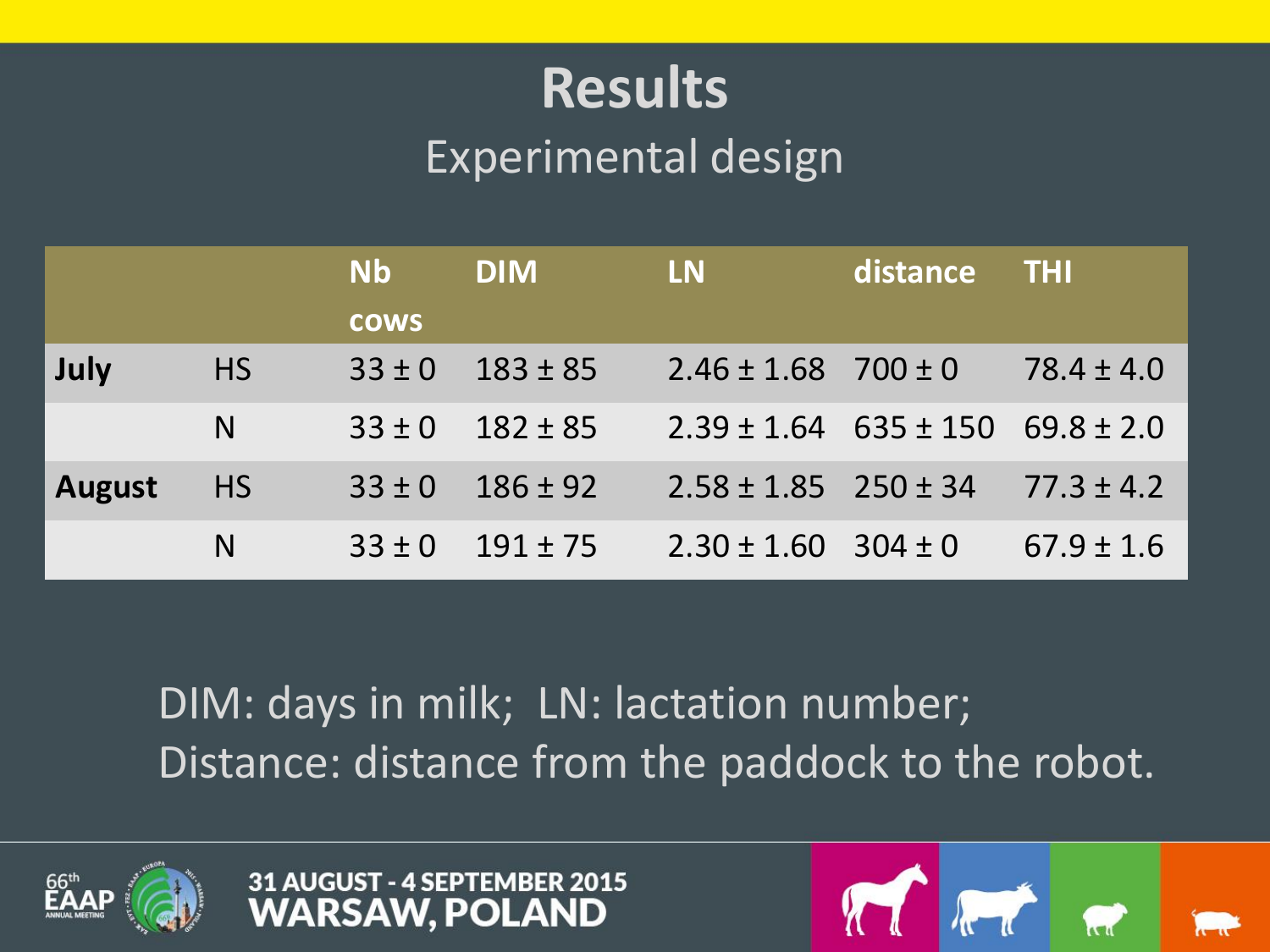## Results Grass supply

| <b>Month</b> | <b>Grass height</b><br>$\mathsf{(cm)}$ |      | <b>Grass yield</b><br>(kg DM/ha) | <b>Grass available</b><br>(kg DM/cow/d) |
|--------------|----------------------------------------|------|----------------------------------|-----------------------------------------|
|              | <b>Entry</b>                           | Exit |                                  |                                         |
| July         | 12.0                                   | 6.6  | 1587                             | 15                                      |
| August       | 11.4                                   |      | 1734                             | 17                                      |





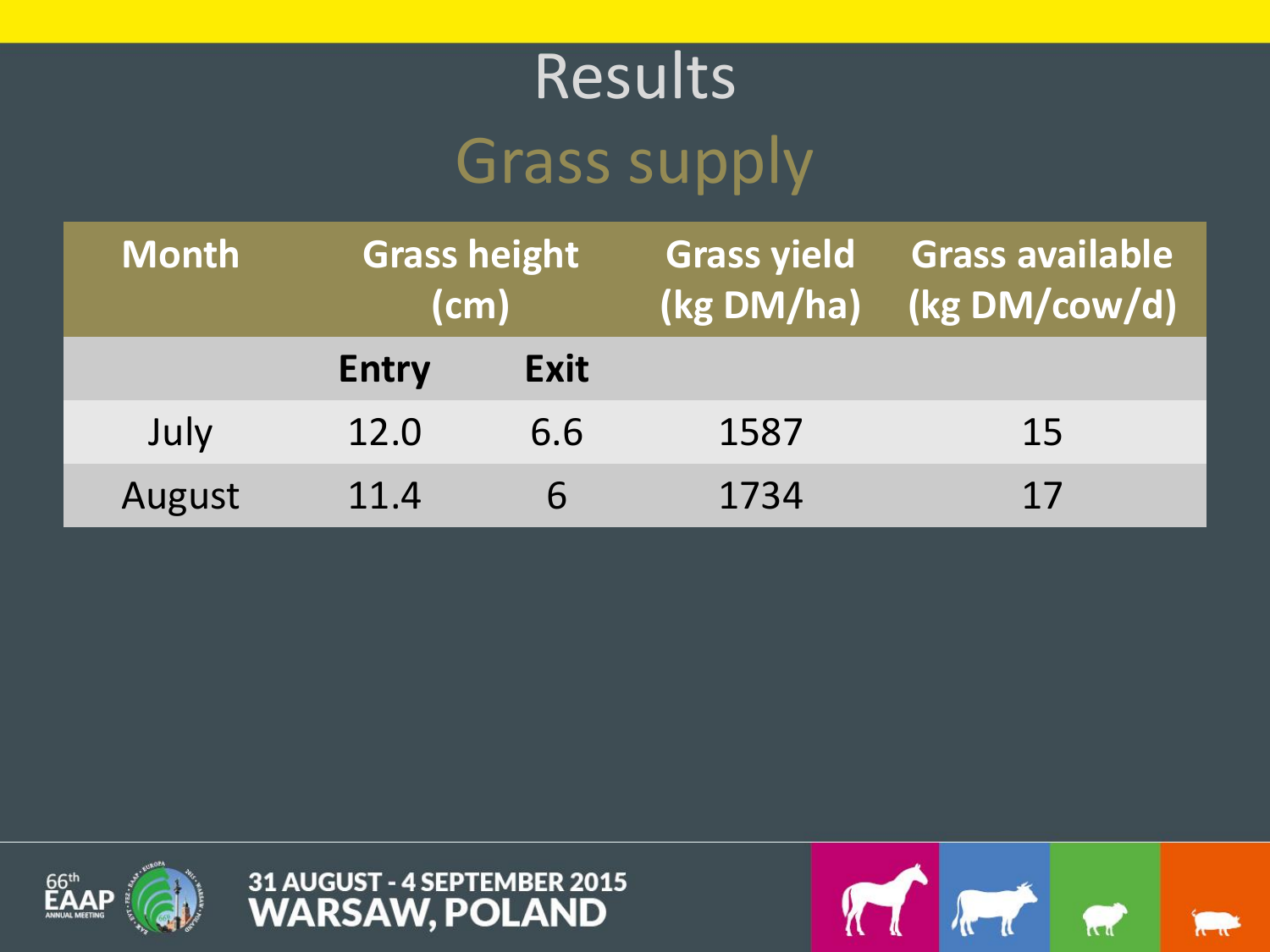### Results

|                                             | July                |                 | <b>August</b>                 |                 |  |
|---------------------------------------------|---------------------|-----------------|-------------------------------|-----------------|--|
|                                             | N                   | <b>HS</b>       | N                             | <b>HS</b>       |  |
| Milk yield<br>(kg/cow/d)                    | $21.8 \pm 0.6***$   | $18.9 \pm 0.6$  | $17.8 \pm 0.9$ ***            | $19.4 \pm 0.9$  |  |
| <b>Milkings</b><br>$\frac{1}{\cos(1)}$      | $2.19 \pm 0.08***$  | $2.54 \pm 0.11$ | $2.32 \pm 0.10$ <sup>NS</sup> | $2.34 \pm 0.11$ |  |
| <b>Refusals</b><br>$\frac{1}{\text{Cow/d}}$ | $0.72 \pm 0.15$ *** | $1.82 \pm 0.21$ | $0.90 \pm 0.17$ <sup>NS</sup> | $0.98 \pm 0.19$ |  |

Values are least square means ± SE \*\*\*: p< 0.001 – NS: p>0.05 Stat: SAS 9.3 proc mixed repeated day random animal – AR(1)





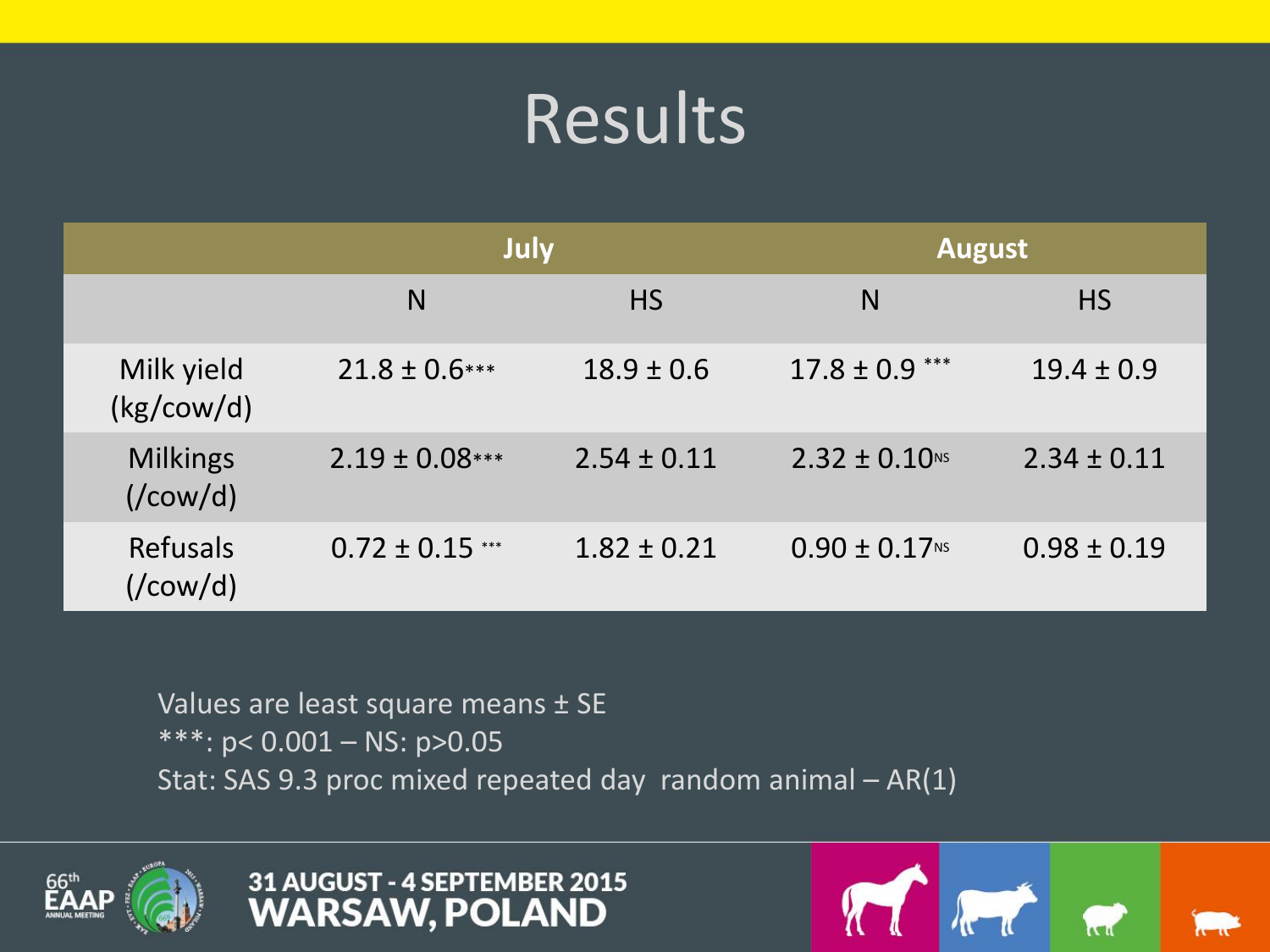### **Results**

|                                  | July            |              | <b>August</b>    |              |  |
|----------------------------------|-----------------|--------------|------------------|--------------|--|
|                                  | N               | <b>HS</b>    |                  | <b>HS</b>    |  |
| <b>Rumination</b><br>(min/cow/d) | $440 \pm 14***$ | $365 \pm 15$ | $410 \pm 14$ *** | $306 \pm 17$ |  |

Values are least square means ± SE \*\*\*: p< 0.001 – NS: p>0.05 Stat: SAS 9.3 proc mixed repeated day – AR(1)





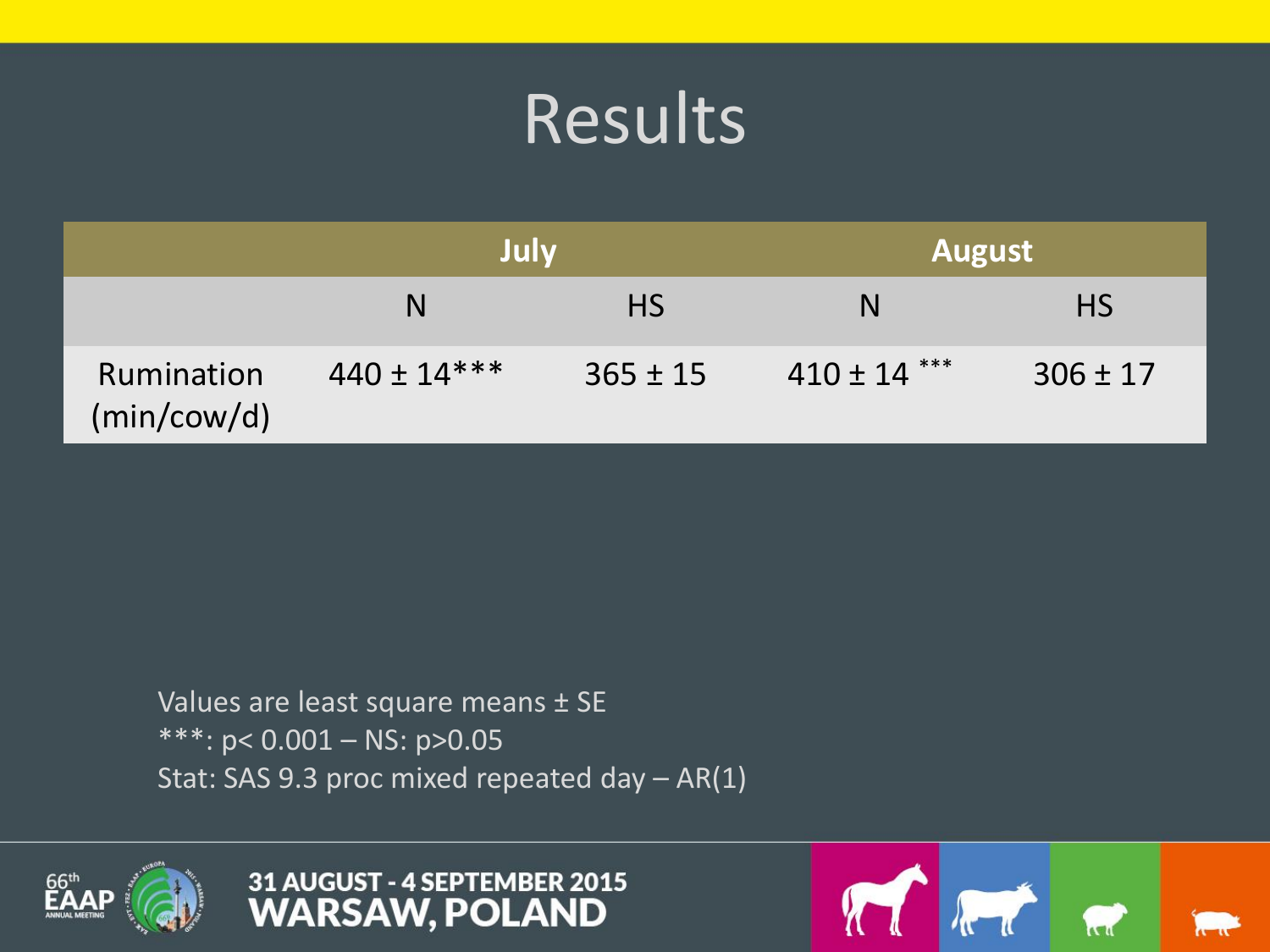## **Conclusion**

| <b>HS</b>       | <b>July</b> | <b>August</b> |
|-----------------|-------------|---------------|
| Milk Yield      |             |               |
| <b>Milkings</b> |             |               |
| <b>Refusals</b> |             |               |
| Rumination      |             |               |





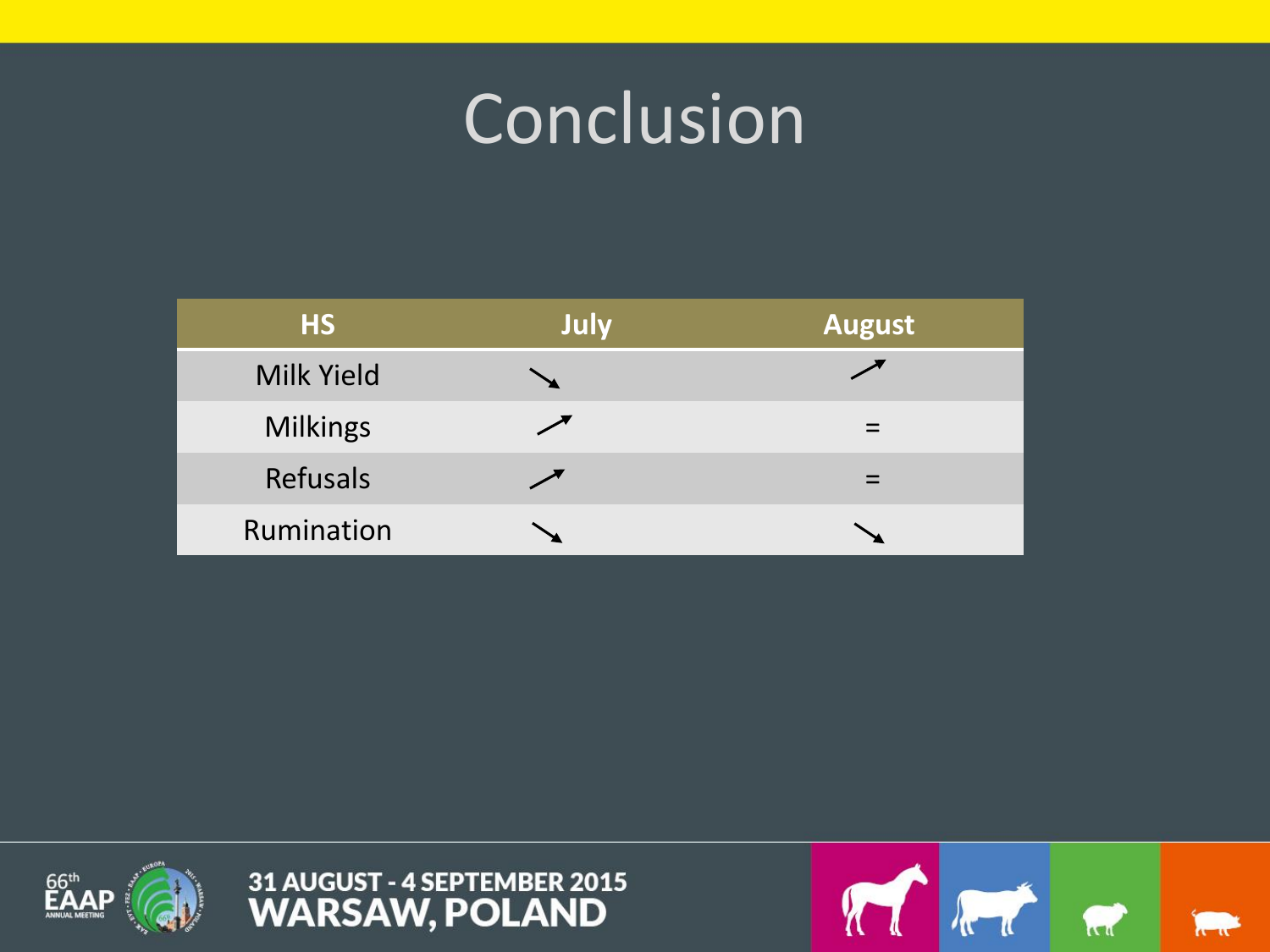## Conclusion

#### Difference between July – August:

- Waste of energy linked to increase in milkings and refusals
- Increase of distance to the robot: 700 m in July 270 m in August
- Grass cover lower in July (15 kg vs 17 kg)
- Access due to water nearby the robot => easier in August
- THI higher in July



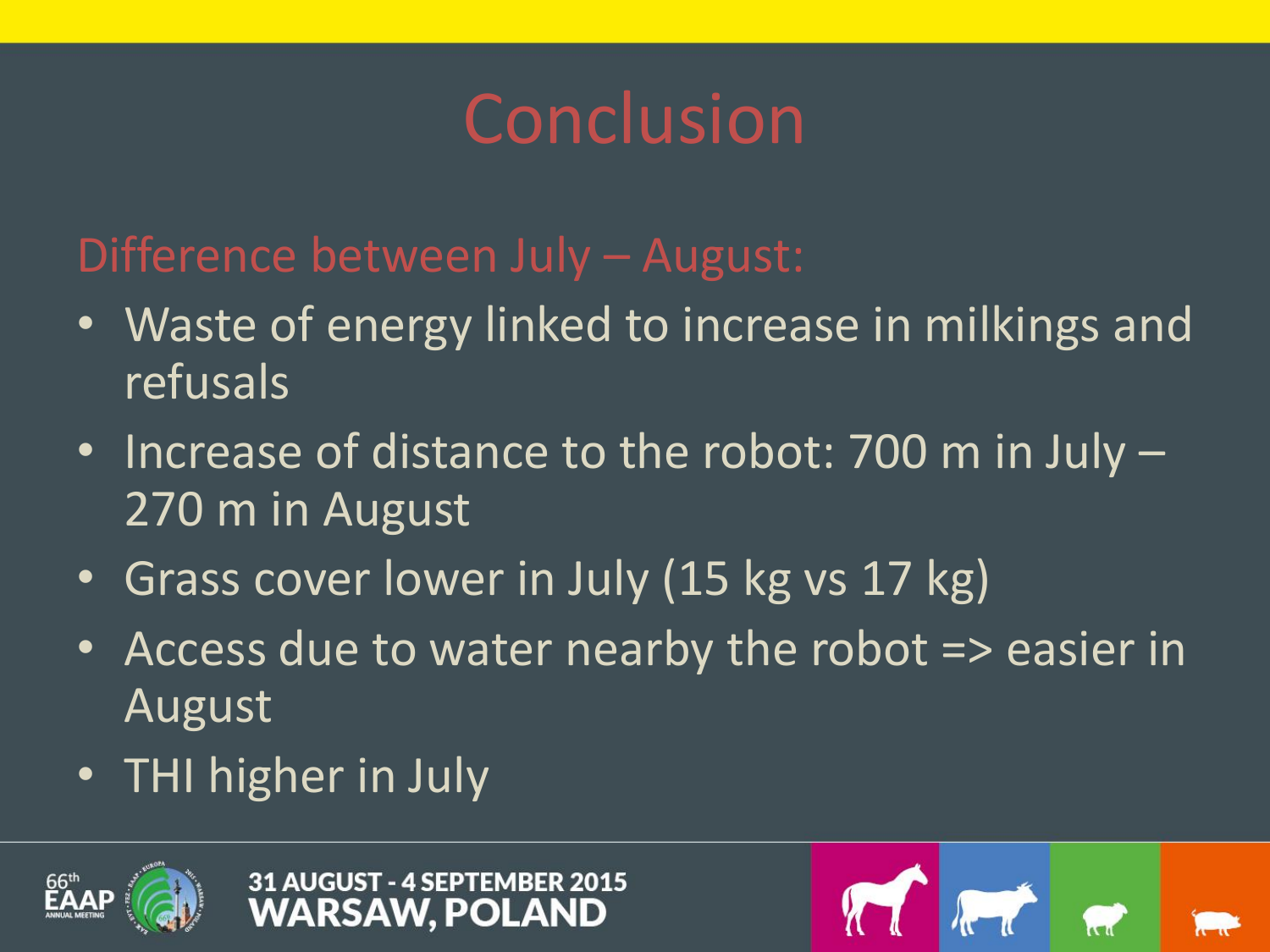#### Conclusion

#### Rumination

• Decrease in rumination time during heat stress confirmed by other studies (Calamari et al., 2011)

#### $\Rightarrow$  Heat stress has variable effects on milking parameters